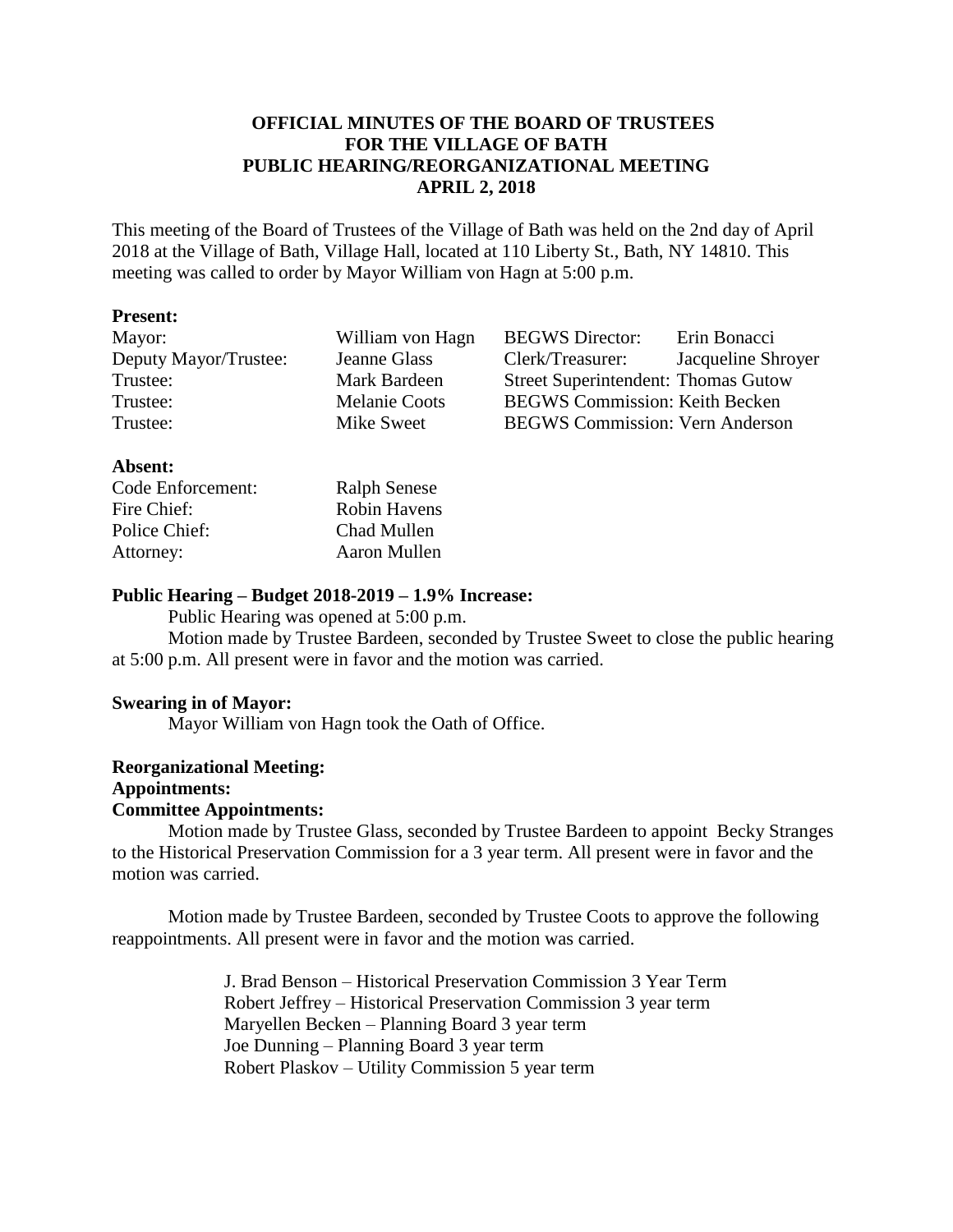## **Correspondence: Bulkley – Pulteney Park Request:**

Motion made by Trustee Glass, seconded by Trustee Coots to approve the Pulteney Park Request for August 4, 2018 at 3:00 p.m. for a wedding ceremony. All present were in favor and the motion was carried.

## **New Business:**

#### **Budget 2018-2019 – 1.9% Increase:**

Motion made by Trustee Sweet, seconded by Trustee Glass approving the budget for 2018-2019 with a 1.9% tax increase with the Trustees voting as follows:

| <b>Trustee Glass</b> | Aye | <b>Trustee Bardeen</b> | Aye |
|----------------------|-----|------------------------|-----|
| <b>Trustee Coots</b> | Aye | Trustee Sweet          | Aye |
| Mayor von Hagn       | Aye |                        |     |

All present were in favor and the motion was carried.

## **Mayoral Appointments:**

Motion made by Trustee Sweet, seconded by Trustee Bardeen to approve the following Mayoral Appointments. All present were in favor and the motion was carried.

## **Mayoral Appointments**

| Clerk/Treasurer (Two Years)       | Jacqueline Shroyer                 |
|-----------------------------------|------------------------------------|
| Deputy Clerk/Treasurer (One Year) | <b>Stephany Bartusiak</b>          |
| Acting Village Justice (One Year) | <b>James Burns</b>                 |
| Registrar (Two Years)             | Jacqueline Shroyer                 |
| Deputy Registrar (One Year)       | <b>Stephany Bartusiak</b>          |
| Deputy Mayor (One Year)           | Jeanne Glass                       |
| <b>Official Newspaper</b>         | The Corning Leader                 |
| <b>Official Depositories</b>      | Five Star Bank                     |
|                                   | <b>Chemung Canal Trust Company</b> |

#### **Designation of Areas of Responsibility of the Board:**

Motion made by Trustee Glass, seconded by Trustee Sweet to approve the following Liasion Assignments for the Board of Trustees. All present were in favor and the motion was carried.

# **Liasion Assignments**

| Attorney                |
|-------------------------|
| Bingo/Bell Jar          |
| Clerk/Treasurer         |
| Deputy Clerk/Treasurer  |
| <b>Code Enforcement</b> |
| Fire Department         |

Mayor **Trustee Coots** Mayor Mayor **Trustee Glass** Trustee Bardeen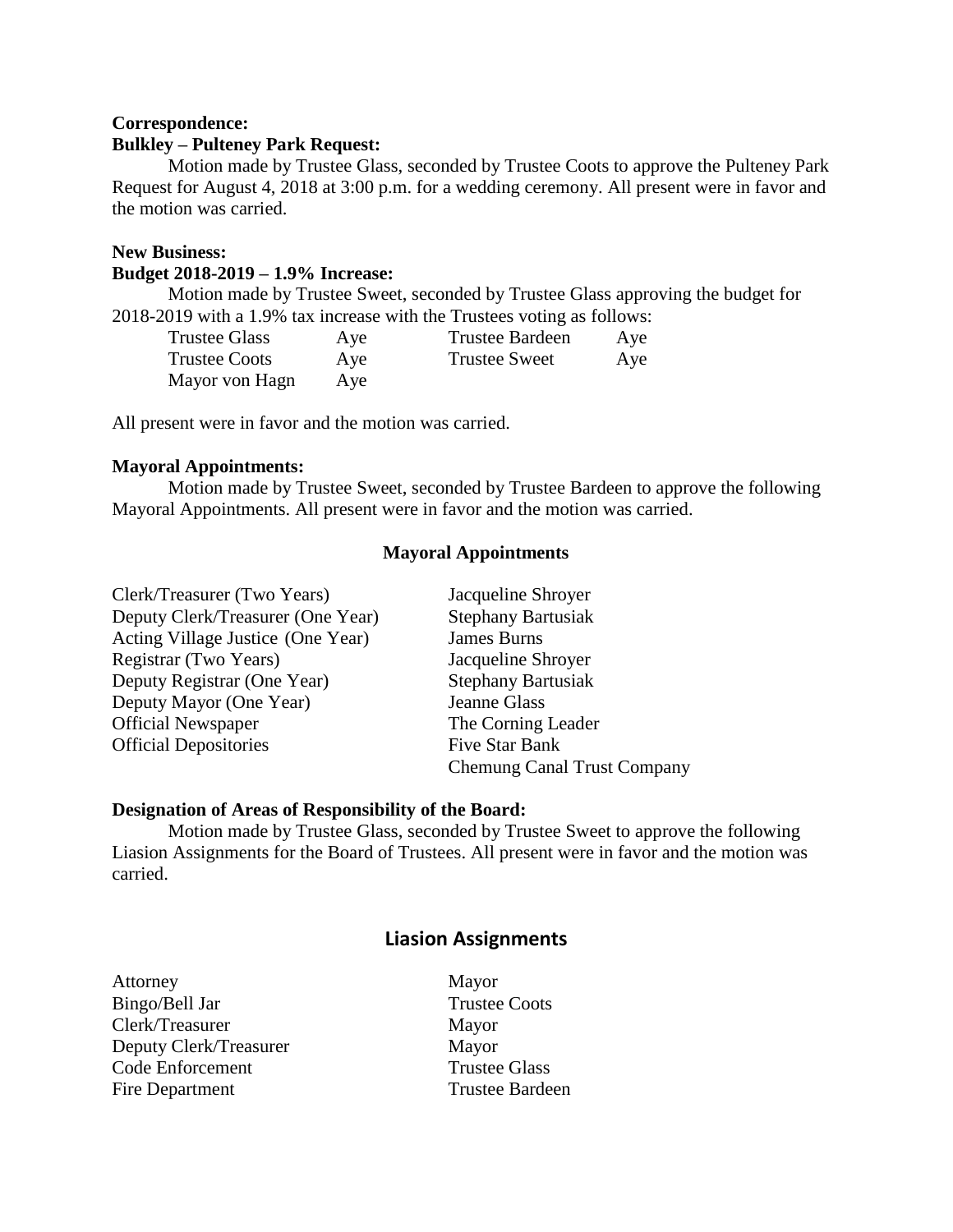| <b>Police Department</b> |
|--------------------------|
| <b>Street Department</b> |
| Town of Bath             |
| Village Hall             |

**Trustee Coots** Trustee Coots Trustee Bardeen Mayor

Motion made by Trustee Coots, seconded by Trustee Glass to approve the following Committee Assignments for the Board of Trustees. All present were in favor and the motion was carried.

## **Committees**

| <b>Chamber of Commerce</b>            | <b>Trustee Sweet</b>   |
|---------------------------------------|------------------------|
| <b>Handicapped Accessibility</b>      | Trustee Sweet          |
| <b>Historical Preservation</b>        | Trustee Bardeen        |
| <b>Housing Authority</b>              | <b>Trustee Sweet</b>   |
| Joint Economic Development            | Mayor/Trustee Glass    |
| <b>John Southard Youth Recreation</b> | <b>Trustee Sweet</b>   |
| <b>Mossy Bank Park</b>                | <b>Trustee Glass</b>   |
| Parks/Downtown                        | <b>Trustee Glass</b>   |
| <b>Planning Board</b>                 | Trustee Sweet          |
| <b>Shade Tree</b>                     | <b>Trustee Coots</b>   |
| Technology                            | Trustee Bardeen        |
| Utilities                             | Mayor                  |
| Zoning                                | <b>Trustee Sweet</b>   |
| Policies and Procedures               | <b>Trustee Bardeen</b> |
| Employee Handbook                     | <b>Trustee Coots</b>   |
| Village Sign                          | Trustee Glass          |
| Comprehensive Plan                    | <b>Trustee Sweet</b>   |
| <b>Street Lighting</b>                | <b>Trustee Sweet</b>   |
|                                       |                        |

## **Village of Bath Meeting Dates:**

Motion made by Trustee Bardeen, seconded by Trustee Sweet to approve the following list of meeting dates for 2018-2019 fiscal year. All present were in favor and the motion was carried.

#### **Meeting Dates for 2018 - 2019**

Official meeting will be held on the third Monday of each month unless stated otherwise. Meetings will be held at the Village Board Room at 110 Liberty Street at 5:30 pm. Except for the Reorganizational meeting held at 5:00 p.m. All meetings will include any business brought before the board.

Monday April 16, 2018 Regular Meeting Monday May 21, 2018 Regular Meeting Monday June 18, 2018 Regular Meeting Monday July 16, 2018 Regular Meeting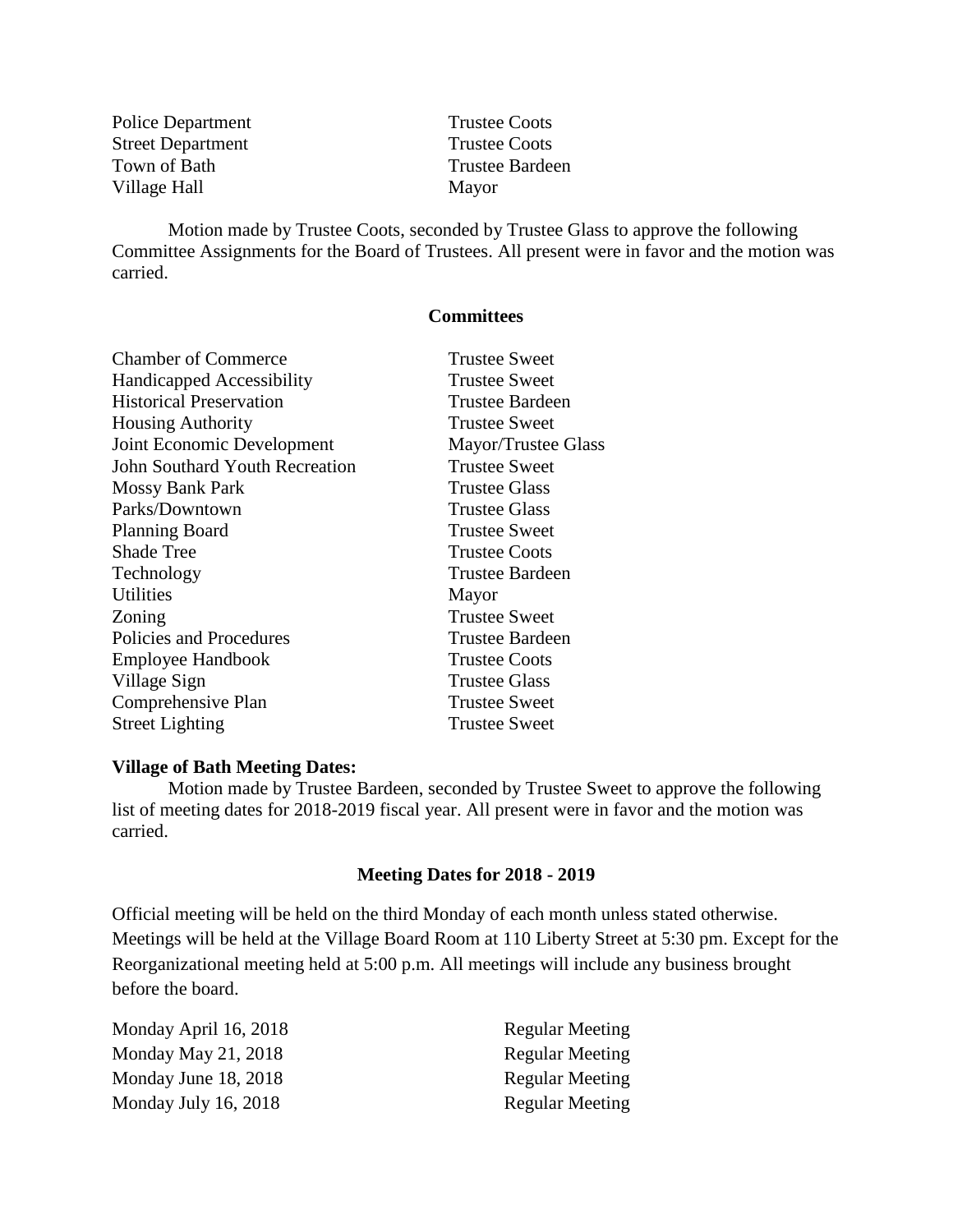Monday August 20, 2018 Regular Meeting Monday September 17, 2018 Regular Meeting Monday October 15, 2018 Regular Meeting Monday November 19, 2018 Regular Meeting Monday December 17, 2018 Regular Meeting Tuesday January 22, 2019 Regular Meeting Tuesday February 19, 2019 Regular Meeting Monday March 18, 2019 Regular Meeting Monday April 1, 2019 Re-Org Meeting

#### **Village of Bath Holidays:**

Motion made by Trustee Coots, seconded by Trustee Bardeen to approve the following list of Holidays for the 2018-2019 fiscal year. All present were in favor and the motion was carried.

#### **2018-2019 Holidays**

Monday May 28, 2018 Memorial Day Wednesday July 4, 2018 Independence Day Monday September 3, 2018 Labor Day Monday October 8, 2018 Columbus Day Monday November 12, 2018 Veterans Day Thursday November 22, 2018 Thanksgiving Friday November 23, 2018 Day After Thanksgiving Monday December 24, 2018 Christmas Eve Tuesday December 25, 2018 Christmas Monday December 31, 2018 New Year's Eve Tuesday January 1, 2019 New Year's Day Monday January 21, 2019 Martin Luther King Jr. Day Monday February 18, 2019 Presidents' Day Friday April 19, 2019 Good Friday

## **Tax Levy Resolution:**

#### **Resolution 04-02-2018**

Upon the motion of Trustee Glass, seconded by Trustee Sweet, to approve Resolution 04-02-2018 Tax Levy for 2018-2019.

Whereas, the Village Board of Trustees has adopted a budget for the fiscal year 2018-2019 pursuant to Section 5-508 of the Village Law.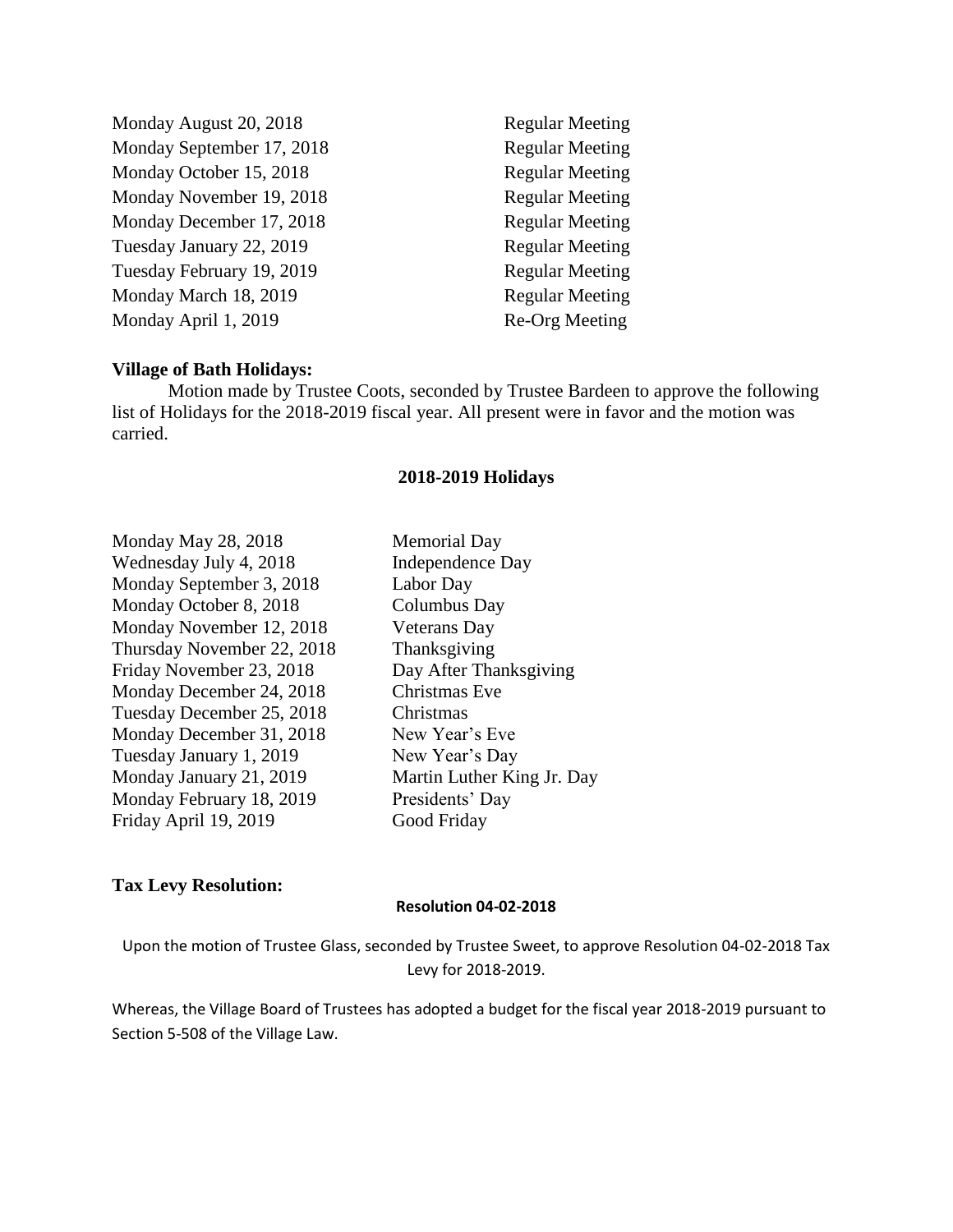Now, therefore be it resolved, that the following tax levy be adopted levying the total taxes and other charges extended and levied against each parcel of real property shown on the roll for the fiscal year 2018-2019:

| General Fund Tax Levy            | \$3,002,905.00 |
|----------------------------------|----------------|
| <b>Assessed Valuation</b>        | 98,971,457.00  |
| Tax Rate per 1000                | 30.34112       |
| Total Taxes for 2018-2019 Budget | \$3,002,905.00 |
| Delinquent Water Rents & Charges | 19,687.58      |
| Delinquent Water Units & Charges | 5,616.15       |
| Delinquent Sewer Rents & Charges | 18,466.84      |
| Delinquent Sewer Units & Charges | 6,706.30       |
| Tax Map Number                   | Amount         |
| 159.05-04-055.000                | \$625.00       |
| 159.09-03-026.000                | \$343.75       |
| 158.16-01-008.000                | \$781.25       |
| 159.05-04-069.000                | \$437.50       |
| 159.05-04-081.000                | \$343.75       |
| 159.05-01-008.000                | \$562.50       |
|                                  |                |

| 1.77.02.02.02.1 \Q.0.0.0.000 | 992J.V         |
|------------------------------|----------------|
| 159.09-03-026.000            | \$343.75       |
| 158.16-01-008.000            | \$781.25       |
| 159.05-04-069.000            | \$437.50       |
| 159.05-04-081.000            | \$343.75       |
| 159.05-01-008.000            | \$562.50       |
| 159.13-04-042.000            | \$437.50       |
| 159.05-01-010.000            | \$312.50       |
| 159.53-01-032.000            | \$625.00       |
| <b>Total Tax Levy</b>        | \$3,057,850.62 |
|                              |                |

and the County of Steuben is authorized to collect these taxes and relevies and the Mayor and all the Trustees voting as follows:

|                        | AYE | <b>NAY</b> | ABSENT |
|------------------------|-----|------------|--------|
| Mayor William von Hagn | х   |            |        |
| Trustee Mark Bardeen   |     |            |        |
| Trustee Jeanne Glass   | x   |            |        |
| Trustee Michael Sweet  | x   |            |        |
| Trustee Melanie Coots  |     |            |        |

## **Procurement Policy:**

## **RESOLUTION**

At a regular meeting of the Board of Trustees of the Village of Bath, New York, held on the2nd day of April, 2018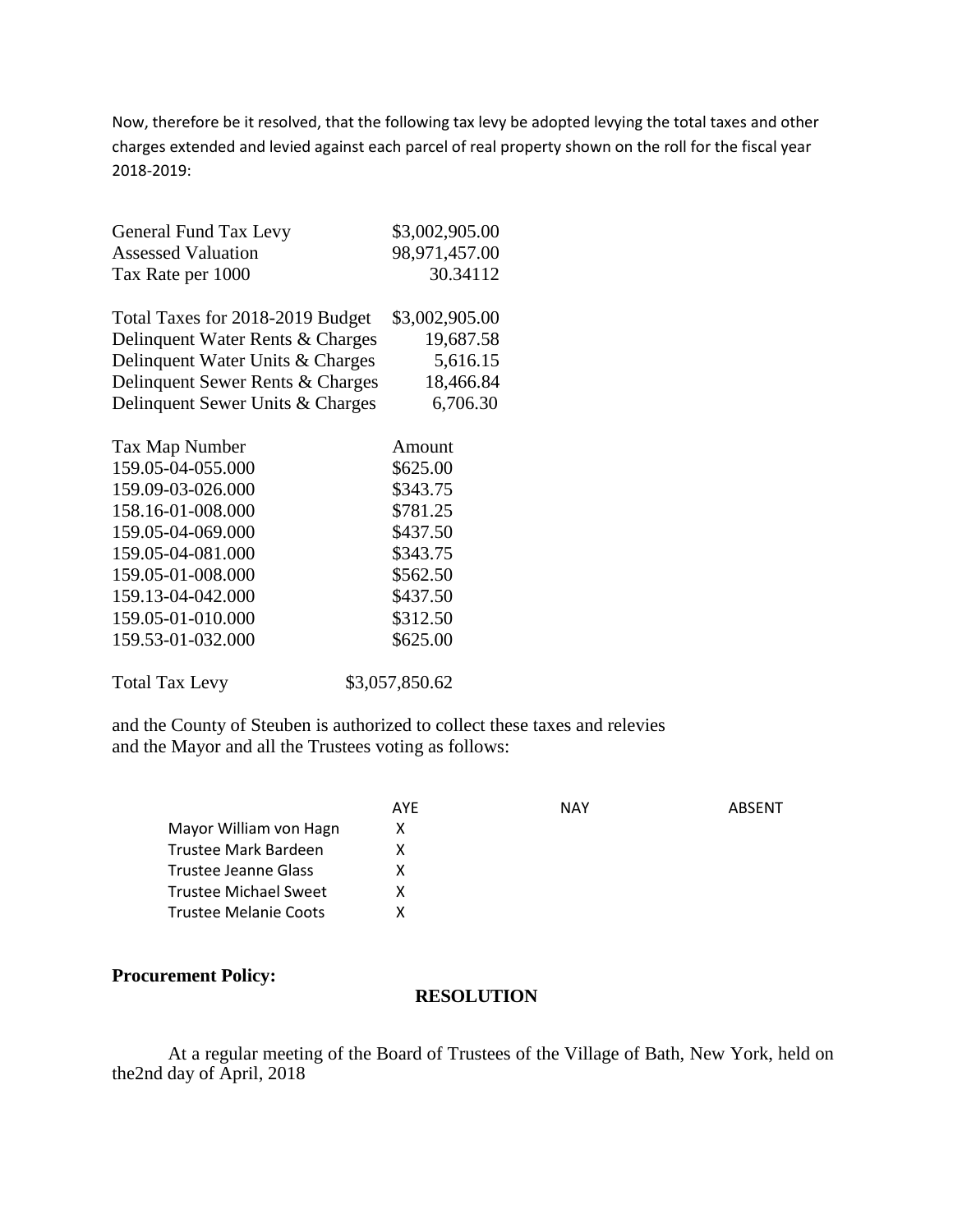WHEREAS, Section 104-b of the General Municipal Law requires the governing body of every municipality to adopt a procurement policy for all goods and services which are not required by law to be publicly bid, and

WHEREAS, comments have been solicited from all officers in the Village of Bath involved in the procurement process,

NOW, upon motion of Trustee Bardeen, seconded by Trustee Sweet, with the Mayor and Trustees voting as follows:

| Mayor von Hagn         | Ave |
|------------------------|-----|
| <b>Trustee Glass</b>   | Aye |
| <b>Trustee Bardeen</b> | Aye |
| <b>Trustee Sweet</b>   | Ave |
| <b>Trustee Coots</b>   | Ave |

BE IT RESOLVED, that the Village of Bath does hereby adopt the Procurement Policy to apply to all

goods and services which are not required by law to be publicly bid.

# **Village of Bath Procurement Policy April 2, 2018**

# 1. Adoption; applicability.

The Village of Bath does hereby adopt the following procurement policy, which is intended to apply to all goods and services which are not required by law to be publicly bid.

2. Determination of type of purchase.

A. Every purchase to be made must be initially reviewed to determine whether it is a purchase contract or a public works contract. Once that determination is made, a good faith effort will be made to determine whether it is known or can reasonably be expected that the aggregate amount to be spent on the item of supply or service is not subject to competitive bidding or competitive offers, taking into account past purchases or offers and the aggregate amount spent or received in a year.

The following items are not subject to competitive bidding pursuant to §104-B of the General Municipal Law: purchase contracts under \$20,000 and public works contracts under \$35,000; emergency purchases; certain municipal hospital purchases; goods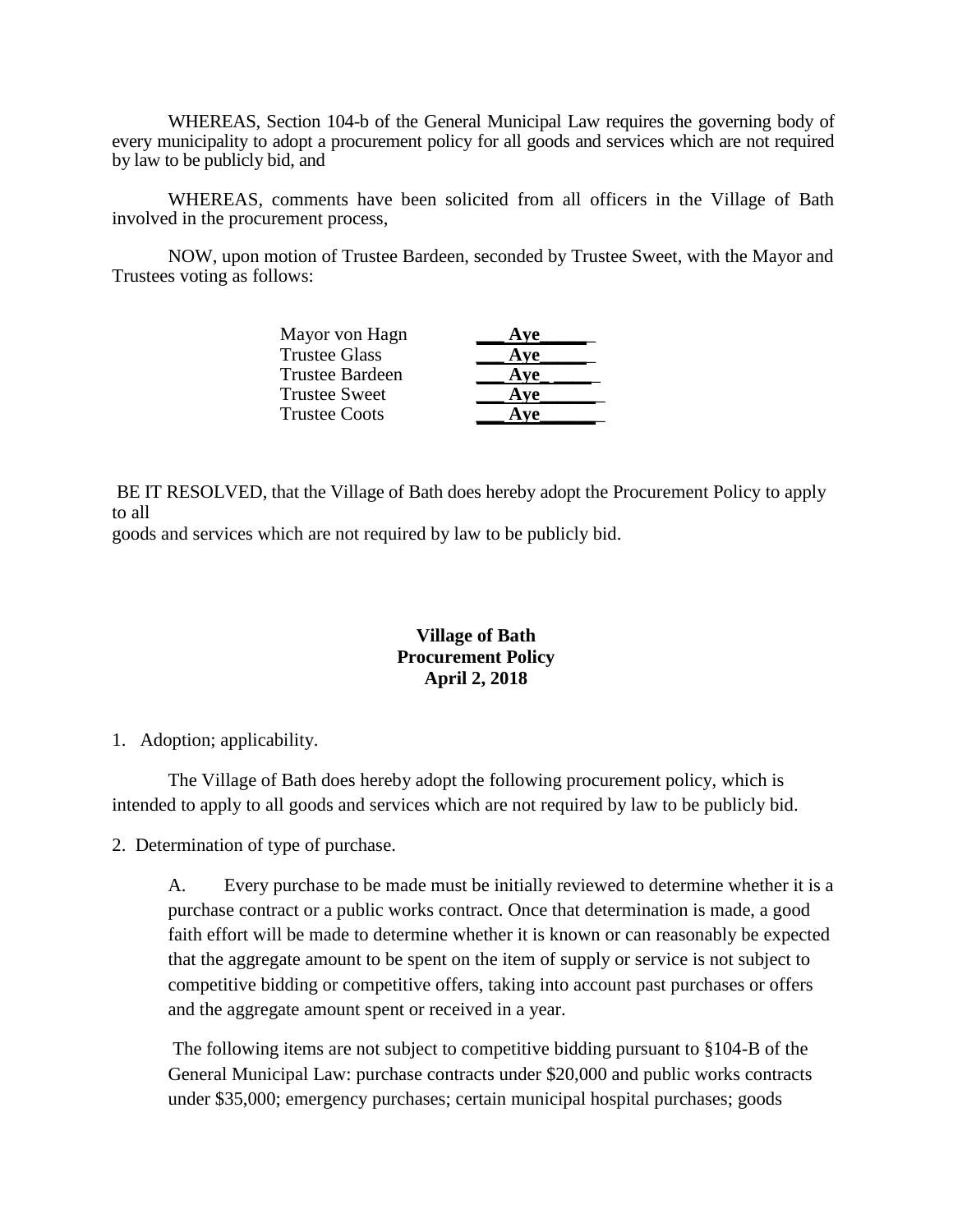purchased from agencies for the blind or severely handicapped; goods purchased from correctional institutions; purchases under state and county contracts; and surplus and secondhand purchases from another governmental entity.

B. The decision that a purchase or offer is not subject to competitive bidding will be documented in writing by the individual making the purchase. This documentation may include written or verbal quotes from vendors, a memo from the purchaser indicating how the decision was arrived at, a copy of the contract indicating the source which makes the item or service exempt, a memo from the purchaser or offeror detailing the circumstances which led to an emergency purchase or any other written documentation that is appropriate.

2. Methods of purchase.

A. All goods and services will be secured by use of written quotations, verbal quotations or any other method that assures that goods will be purchased at the lowest price. The following circumstances are exempt from the quotation requirement: purchase contracts under \$20,000 and public works contracts under \$35,000; goods purchased from agencies for the blind or severely handicapped pursuant to §175-b of the State Finance Law; goods purchased from correctional institutions pursuant to §186 of the Correction Law; purchases under state contracts pursuant to §104 of the general municipal law; purchases under county contracts to §103, Subdivision 3, of the General Municipal Law.

B. The following method of purchase will be used when required by this chapter in order to achieve the highest savings:

| <b>Estimated Amount of</b>          |                                          |
|-------------------------------------|------------------------------------------|
| <b>Purchase Contract</b>            | <b>Method</b>                            |
| \$1,500-5,999                       | 2 verbal quotations                      |
| \$6,000-19,999                      | 3 written quotations                     |
|                                     |                                          |
| <b>Public Works Contract Method</b> | <b>Estimated Amount of</b>               |
| \$5,000-9,999                       | 2 verbal quotations                      |
| \$10,000-19,999                     | 3 written quotations                     |
| \$20,000-34,999                     | 3 written quotations and approval by the |
|                                     |                                          |

#### Board

C. A good faith effort shall be made to obtain the required number of proposals or quotations. If the purchaser or offeror is unable to obtain the required number of proposals or quotations, the purchaser or offeror will document the attempt made at obtaining the proposals. In no event shall the failure to obtain the proposals be a bar to the procurement.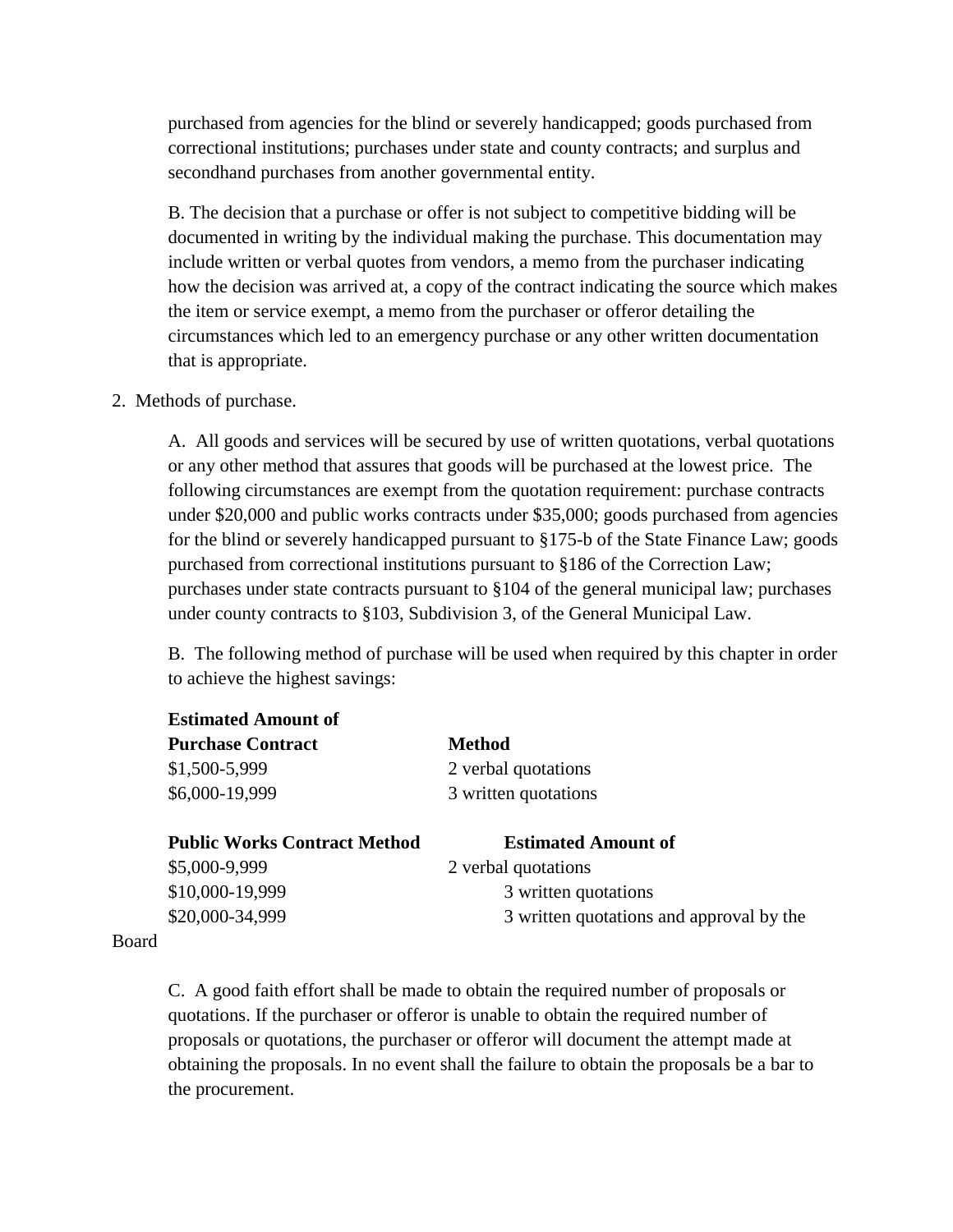3. Documentation of actions.

A. Documentation is required of each action taken in connection with each procurement.

B. Documentation and an explanation is required whenever a contract is awarded to other than the lowest bidder. This documentation will include an explanation of how the award will achieve savings or how the lowest bidder was not responsible. A determination that the bidder is not responsible shall be made by the purchaser.

### 4. Exceptions

Pursuant to General Municipal Law §104-b, Subdivision 2f, the procurement policy may contain circumstances when, or types of procurements for which, in the sole discretion of the governing body, the solicitation of alternative proposals or quotations will not be in the best interest of the municipality. In the following circumstances it may not be in the best interest of the Village of Bath, New York, to solicit quotations or document the basis for not accepting the lowest bid:

A. Professional services or services requiring special or technical skill, training or expertise.

(1) The individual or company must be chosen based on accountability, reliability, responsibility, skill, education and training, judgment, integrity, and moral worth. These qualifications are not necessarily found in the individual or company that offers the lowest price and the nature of these services are such that they do not readily lend themselves to competitive procurement procedures. (2) In determining whether a service fits into this category the Village of Bath, New York, shall take into consideration the following guidelines:

(a) Whether the services are subject to state licensing or testing requirements.

> (b) Whether substantial formal education or training is a necessary prerequisite to the performance of the services.

(c) Whether the services require a personal relationship between the individual and municipal officials.

(3) Professional or technical services shall include, but not be limited to the following:

(a) Services of an attorney

(b) Services of a physician

(c) Technical services of engineer engaged to prepare plans, maps and estimates.

(d) Securing insurance coverage and/or services of an insurance broker.

(e) Services of a certified public accountant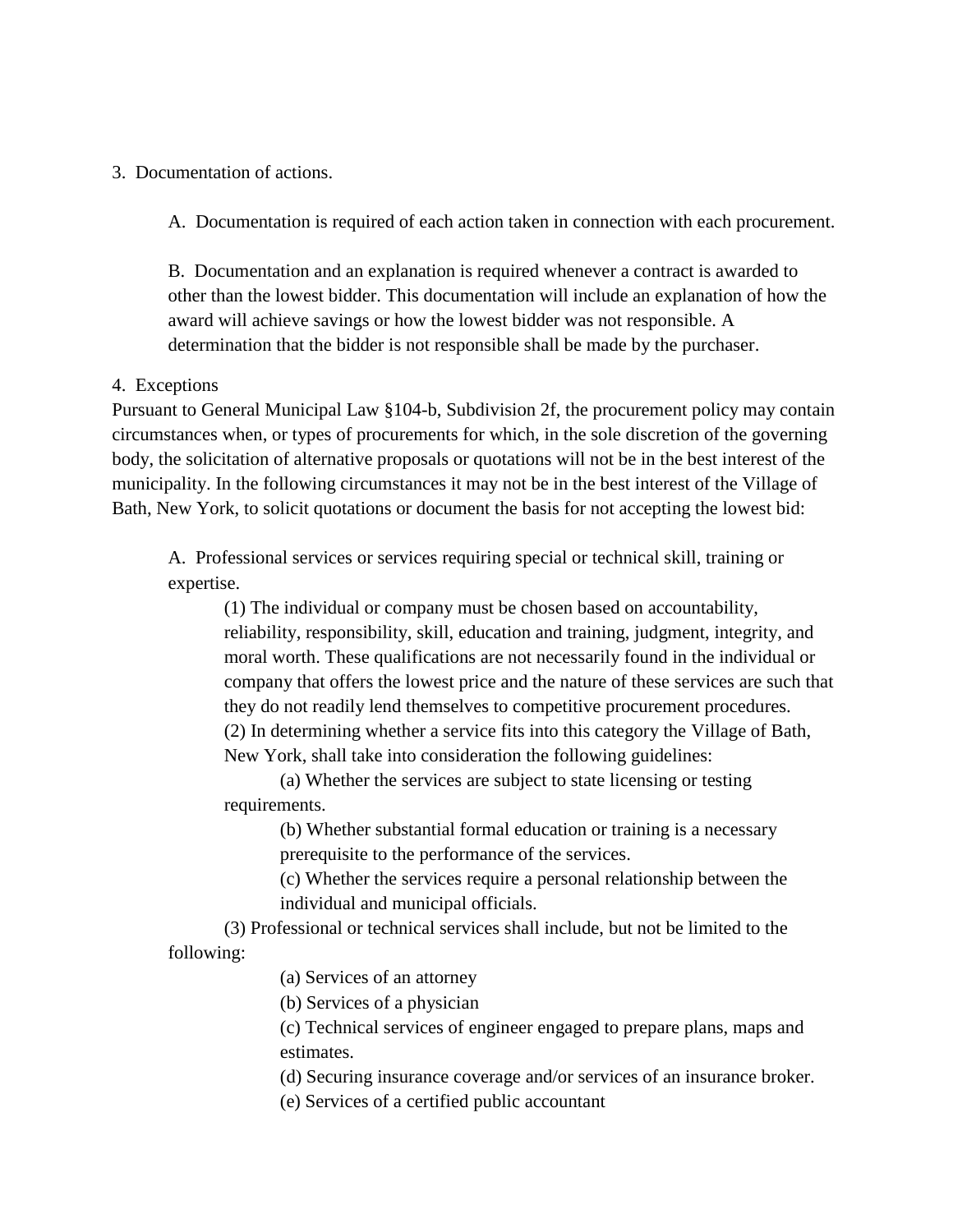(f) Financial and Investment management services

(g) Printing services involving extensive writing, editing or art work

(h) Management of municipally owned property

(i) Computer software or programming services for customized programs or services involved in substantial modification and customizing of prepackaged software.

(j) Arborist services

(k) Rate and regulatory consultant

B. Emergency purchases pursuant to §103, subdivision 4, of the General Municipal Law. Due to the nature of this exception, these goods or services must be purchased immediately, and a delay in order to seek alternate proposals may threaten the life, health, safety or welfare of the residents. The subsection does not preclude alternate proposals if time permits.

C. Purchases of surplus and secondhand goods. If alternate proposals are required, the Village of Bath is precluded from purchasing surplus and secondhand goods at auctions or through specific advertised sources where the best prices are usually obtained. It is also difficult to try to compare prices of used goods, and a lower price may indicate an older product.

D. Goods or services under \$1,500. The time and documentation required to purchase through this policy may be more costly than the item itself and would, therefore, not be in the best interests of the taxpayer. In addition, it is not likely that such de minimius contracts would be awarded based on favoritism.

E. Exception to above guidelines may be obtained with Board approval.

# **Investment Policy:**

Motion made by Trustee Sweet, seconded by Trustee Coots to approve the Investment Policy for the Village of Bath. All present were in favor and the motion was carried.

# **Mileage Reimbursement Rate IRS fixed Rate:**

# **RESOLUTION VILLAGE OF BATH BOARD OF TRUSTEES BATH, NEW YORK**

| Date Approved: | Monday, April 2, 2018 | Intro Date: | Monday, April 2, 2018      |
|----------------|-----------------------|-------------|----------------------------|
|                |                       |             |                            |
| Introduced by: | Trustee Sweet         |             | Seconded by: Trustee Glass |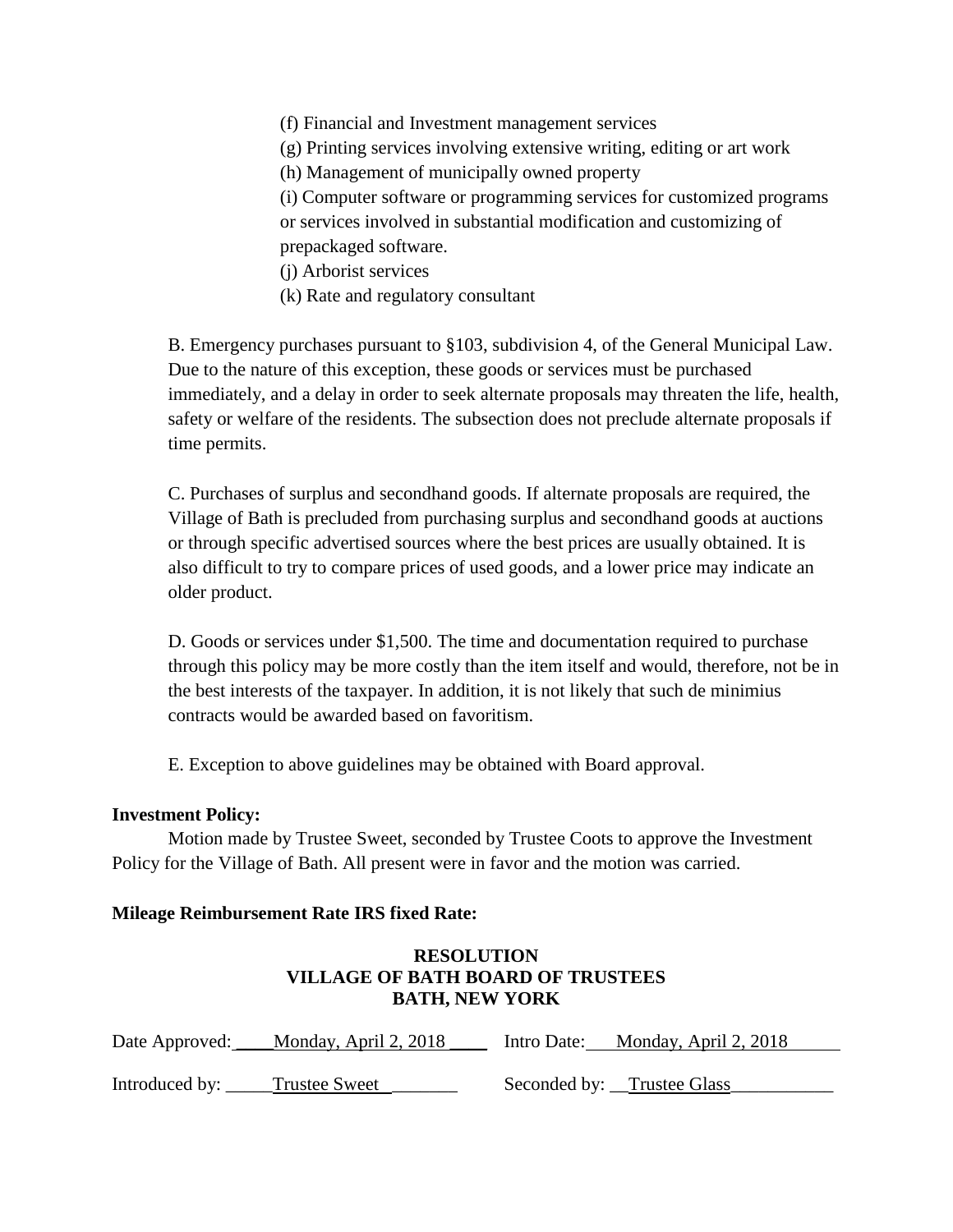| Vote: | Mayor von Hagn         | Aye | Nay | Abstain | Absent |
|-------|------------------------|-----|-----|---------|--------|
|       | <b>Trustee Glass</b>   | Ave | Nay | Abstain | Absent |
|       | <b>Trustee Bardeen</b> | Ave | Nay | Abstain | Absent |
|       | <b>Trustee Sweet</b>   | Aye | Nay | Abstain | Absent |
|       | <b>Trustee Coots</b>   | Ave | Nay | Abstain | Absent |

TITLE: Resolution approving Mileage Allowance

**WHEREAS;** the Board of Trustees of the Village of Bath has determined to pay a fixed rate for mileage as reimbursement to village officers and employees who use their personal automobiles while performing their official village duties;

# **NOW THEREFORE BE IT RESOLVED:**

**SECTION 1.** That the Board of Trustees of the Village of Bath will approve reimbursement to such officers and employees at the IRS rate per mile.

**SECTION 2.** That this Resolution is effective immediately.

# **Allow Board to Approve Claims in Advance:**

# **RESOLUTION VILLAGE OF BATH BOARD OF TRUSTEES BATH, NEW YORK**

| Date Approved: Monday, April 2, 2018 |                                                                                                           | Intro Date: Monday, April 2, 2018 |                                               |                                                     |                                                |  |
|--------------------------------------|-----------------------------------------------------------------------------------------------------------|-----------------------------------|-----------------------------------------------|-----------------------------------------------------|------------------------------------------------|--|
| Introduced by: _____Trustee Coots    |                                                                                                           | Seconded by: Trustee Glass        |                                               |                                                     |                                                |  |
| Vote:                                | Mayor von Hagn<br><b>Trustee Glass</b><br>Trustee Bardeen<br><b>Trustee Sweet</b><br><b>Trustee Coots</b> | Aye<br>Aye<br>Aye<br>Aye<br>Aye   | Nay<br><b>Nay</b><br>Nay<br>Nay<br><b>Nay</b> | Abstain<br>Abstain<br>Abstain<br>Abstain<br>Abstain | Absent<br>Absent<br>Absent<br>Absent<br>Absent |  |

TITLE: Resolution allowing board to approve claims in advance

**WHEREAS;** the board of trustees of the Village of Bath has determined to authorize payment in advance of audit of claims for public utility services, postage, freight, credit card, express charges and bills with late fees; and

**WHEREAS;** all such claims must be presented at the next regular meeting for audit; and

**WHEREAS;** the claimant and the officer incurring or approving the claim are jointly and severally liable for any amount the board of trustees disallows.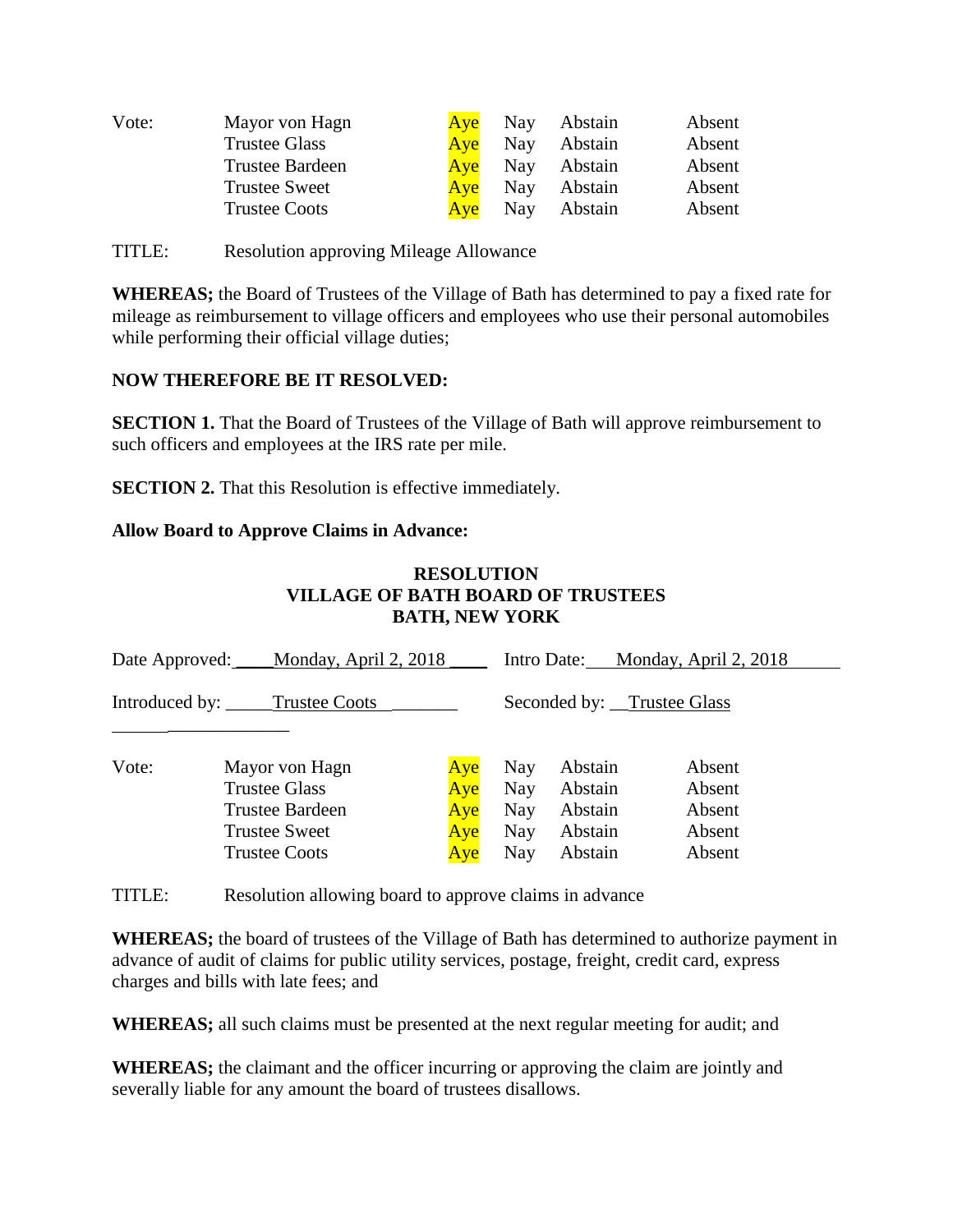# **NOW THEREFORE BE IT RESOLVED:**

**SECTION 1.** That the board of trustees of the Village of Bath authorizes payment in advance of audit of claims for public utility services, postage, freight, credit card, express charges and bills with late fees. All such claims must be presented at the next regular meeting for audit and the claimant and the officer incurring or approving the claims are jointly and severally liable for any amount the board of trustees disallows.

**SECTION 2.** That this resolution is effective immediately.

# **Approve BOND Payment Dates for 2018-2019:**

Motion made by Trustee Bardeen, seconded by Trustee Glass to approve the following BOND payments for the 2018-2019 fiscal year. All present were in favor and the motion was carried.

|             | Rural Development Snow Plow Truck – Interest on $6/22/18$ for \$1,451.25          |
|-------------|-----------------------------------------------------------------------------------|
|             | EFC Water Project – Interest on $7/15/17$ for \$3,986.00                          |
|             | DTC WWTP – Principal and Interest on 8/24/18 for \$77,580.00                      |
|             | EFC Water Project – Principal and Interest on $10/1/18$ for \$201,987.04          |
|             | Rural Development Two Fire Trucks – Interest on 11/9/18 for \$8,032.50            |
|             | DTC Substation/Distribution – Interest on 11/15/18 for \$82,681.25                |
|             | DTC Parking Lot – Interest on $11/15/18$ for \$5,100.00                           |
|             | Rural Development Snow Plow Truck – Principal and Interest on 12/22/18 for        |
| \$7,751.25  |                                                                                   |
|             | Five Star Bank Ladder Truck – Principal and Interest on 1/23/19 for \$53,703.00   |
|             | Five Star Bank Street Sweeper – Principal and Interest on 2/14/19 for \$54,159.27 |
|             | EFC Water Project – Interest on $4/1/19$ for \$56,056.10                          |
|             | Rural Development Two Fire Trucks – Principal and Interest on 5/9/19 for          |
| \$53,032.50 |                                                                                   |
|             | DTC Substation/Distribution – Principal and Interest on 5/15/19 for \$262,681.25  |
|             | DTC Parking Lot – Principal and Interest on 5/15/19 for \$60,100.00               |
|             | EFC WWTP – Principal and Interest on $5/15/19$ for \$361,000.00                   |
|             |                                                                                   |

# **Arbor Day Proclamation 2018:**

Motion made by Trustee Coots, seconded by Trustee Glass to approve the Arbor Day Proclamation for May 4, 2018. All present were in favor and the motion was carried.

# **Approve BEGWS Budget:**

Motion made by Trustee Bardeen, seconded by Trustee Glass to approve the 2018-2019 BEGWS Budget. All present were in favor and the motion was carried.

# **Appoint Bradley Hill as Part Time CEO:**

Motion made by Trustee Coots, seconded by Trustee Sweet to appoint Bradley Hill as the Part Time Code Enforcement Officer. All present were in favor and the motion was carried.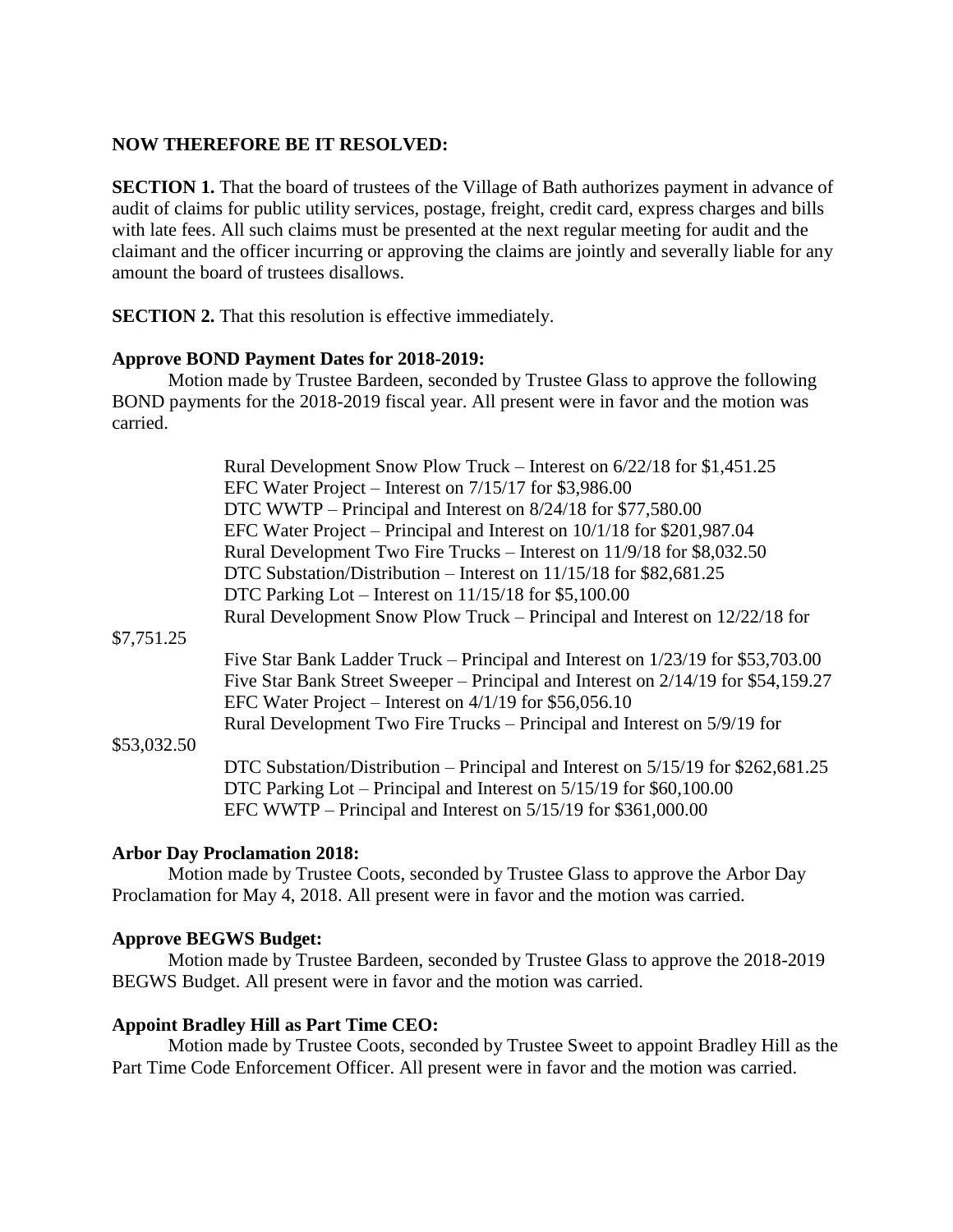#### **BEGWS Amended BOND Resolution:**

At a regular meeting of the Board of Trustees of the Village of Bath, Steuben County, New York, held at the Village of Bath Village Hall, 110 Liberty Street, Bath, New York 14810, on April 2, 2018.

| PRESENT: | Mayor von Hagn         |
|----------|------------------------|
|          | <b>Trustee Glass</b>   |
|          | <b>Trustee Sweet</b>   |
|          | <b>Trustee Bardeen</b> |
|          | <b>Trustee Coots</b>   |
|          |                        |

ABSENT:

The following resolution was offered by \_\_Trustee Coots\_ who moved its adoption, seconded by Trustee Glass states of the state of the state of the state of the state of the state of the state of the state of the state of the state of the state of the state of the state of the st

**AMENDED AND RESTATED BOND RESOLUTION OF THE BOARD OF TRUSTEES OF THE VILLAGE OF BATH, STEUBEN COUNTY, NEW YORK (THE "VILLAGE"), AMENDING AND RESTATING IN ITS ENTIRETY A BOND RESOLUTION OF THE VILLAGE DATED JANUARY 6, 2014, AUTHORIZING THE CONSTRUCTION, RECONSTRUCTION AND INSTALLATION OF UPGRADES AND IMPROVEMENTS TO THE VILLAGE'S EXISTING WASTEWATER TREATMENT FACILITY; ESTIMATING THAT THE TOTAL COST THEREOF IS \$23,600,000; APPROPRIATING SAID AMOUNT THEREFOR; AND AUTHORIZING THE ISSUANCE OF \$23,600,000 IN SERIAL BONDS OF THE VILLAGE TO FINANCE SAID APPROPRIATION**

WHEREAS, the Board of Trustees (the "Board") of the Village of Bath, Steuben County, New York (the "Village"), by a bond resolution adopted on January 6, 2014 (the "Original Bond Resolution") authorized the issuance of serial bonds and bond anticipation notes of the Village in the principal amount of \$15,500,000 to undertake a project consisting of the construction, reconstruction and installation of upgrades and improvements to the Village's existing wastewater treatment facility, to include the following: (i) the construction of a new influent building to house the facility's mechanical units, wet well, influent pumps, screening equipment, a grit removal system, and flow metering, (ii) the installation or reconstruction of activated sludge process tanks, including the construction and installation of piping, process equipment, controls and other related improvements, (iii) upgrades associated with future tertiary filtration and post-equalization, (iv) upgrades to the process control building, (v) upgrades to the solids handling process and structures, and (vi) related and ancillary improvements, services, equipment and apparatuses in connection with the foregoing (collectively, the "Original Project");

WHEREAS, by resolution adopted on January 6, 2014, the Board determined that the Original Project constituted a "Type II" action under the State Environmental Quality Review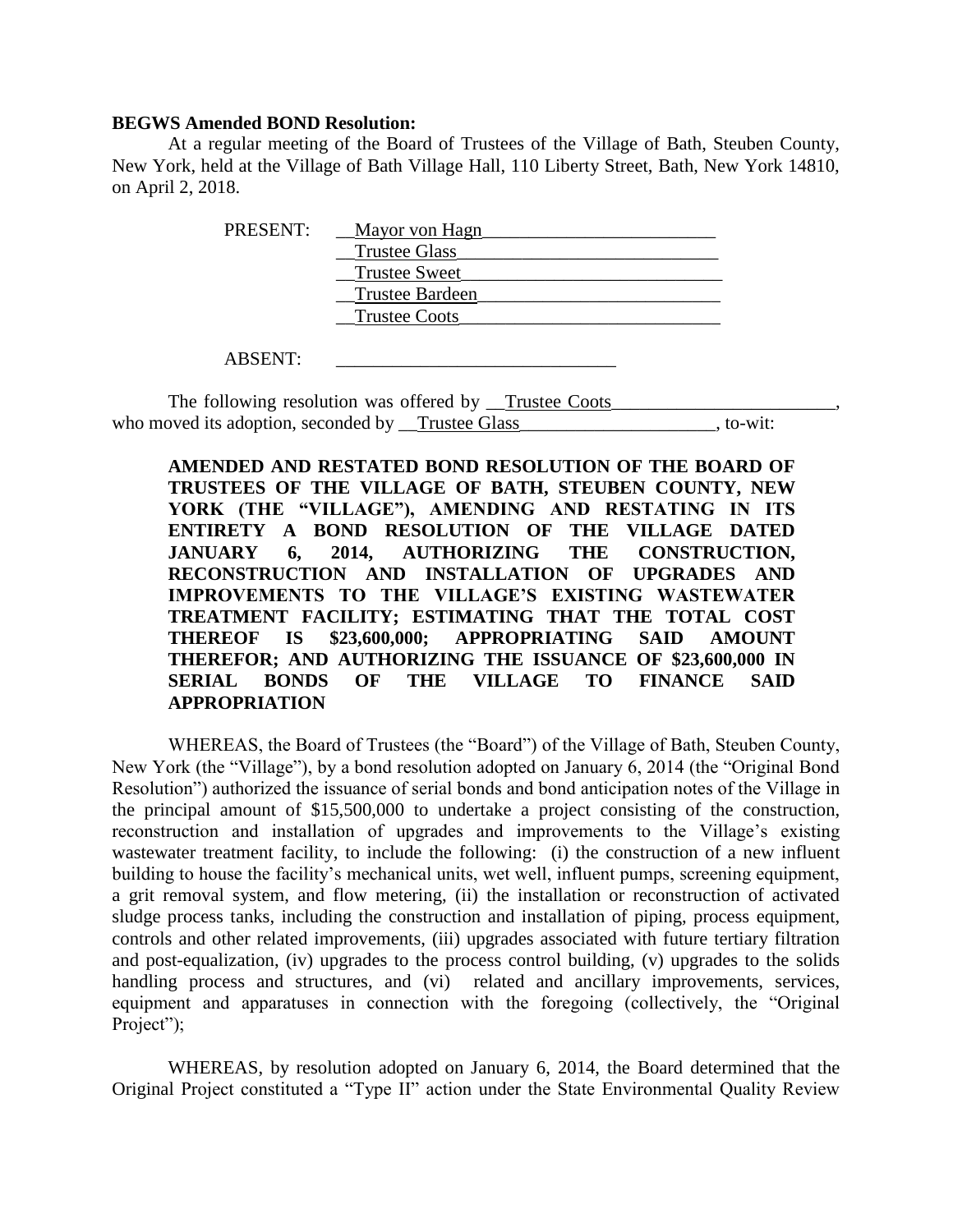Act, and the regulations promulgated hereunder (collectively, "SEQRA"), and that no further action was required of the Board under SEQRA in connection with the Original Project; and

WHEREAS, the Village now intends to revise and expand the scope of upgrades and improvements to be constructed, reconstructed and installed at the Village's wastewater treatment facility beyond what was included in the Original Project, to include the following: (i) construction of a new preliminary treatment system including a new influent headworks building to house the new screening, grit removal, septate/waste receiving, metering and disposal equipment; (ii) reconstruction of the primary treatment system including the primary settling tanks and clarifier mechanical equipment (iii) reconstruction of second treatment system including the secondary tanks and mechanical equipment, (iv) construction of a new tertiary filtration system, (v) construction of a new effluent disinfection system, (vi) reconstruction and upgrades to the solids handling and disposal systems including the gravity thickener tank and associated thickening mechanical equipment, new aerated sludge holding tank and associated mechanical equipment, new sludge dewatering process and associated mechanical equipment, and new sludge stabilization process and associated mechanical equipment; (vii) reconstruction of existing Control Building; (viii) reconstruction of existing Aerobic Digester Control (*i.e.*, Blower) Building; (ix) structural, architectural, mechanical, heating, ventilation, plumbing, electrical, instrumentation and control upgrades to the existing and new tanks and buildings; (x) reconstruction of the WWTP site including but not limited to drainage, grading, pavement, fencing and lighting; (xi) related and ancillary improvements, services, equipment and apparatuses in connection with the foregoing (as so revised and expanded, the "Project"), all at a total revised estimated maximum cost not to exceed \$23,600,000; and

WHEREAS, as a result of the expansion of the improvements to be undertaken as part of the Project from what was included in the Original Project, the Village Board, acting as lead agency under SEQRA, by resolution adopted January 16, 2018, determined (i) this was a substantial change within the meaning of SEQRA necessitating a revised determination under SEQRA as to the Projects environmental impact, (ii) that the actions included in the Project constitute an "Unlisted" action within the meaning of SEQRA, (iii) that the Village had conducted a coordinated review of the Project in accordance with SEQRA, and (iv) that the Project will not have a significant adverse impact on the environment and adopted a negative declaration under SEQRA to such affect; and

WHEREAS, the Board now intends to amend and restate the Original Bond Resolution in its entirety pursuant to the terms of this resolution for the purpose of (i) increasing the maximum principal amount of serial bonds authorized thereunder from \$15,500,000 to \$23,600,000, (ii) expanding the specific objects or purposes for which such bonds are to be authorized and issued to include all of the improvements to be undertaken as part of the Project, (iii) revising the maximum estimated cost of the improvements to be financed from \$15,500,000 to \$23,600,000, and (iv) restating the plan of finance set forth therein.

NOW, THEREFORE, THE BOARD OF TRUSTEES OF THE VILLAGE OF BATH, STEUBEN COUNTY, NEW YORK (the "Village") HEREBY RESOLVES (by the affirmative vote of not less than two-thirds of all the members of such body), TO AMEND AND RESTATE THE ORIGINAL BOND RESOLUTION IN ITS ENTIRETY, TO READ AS FOLLOWS: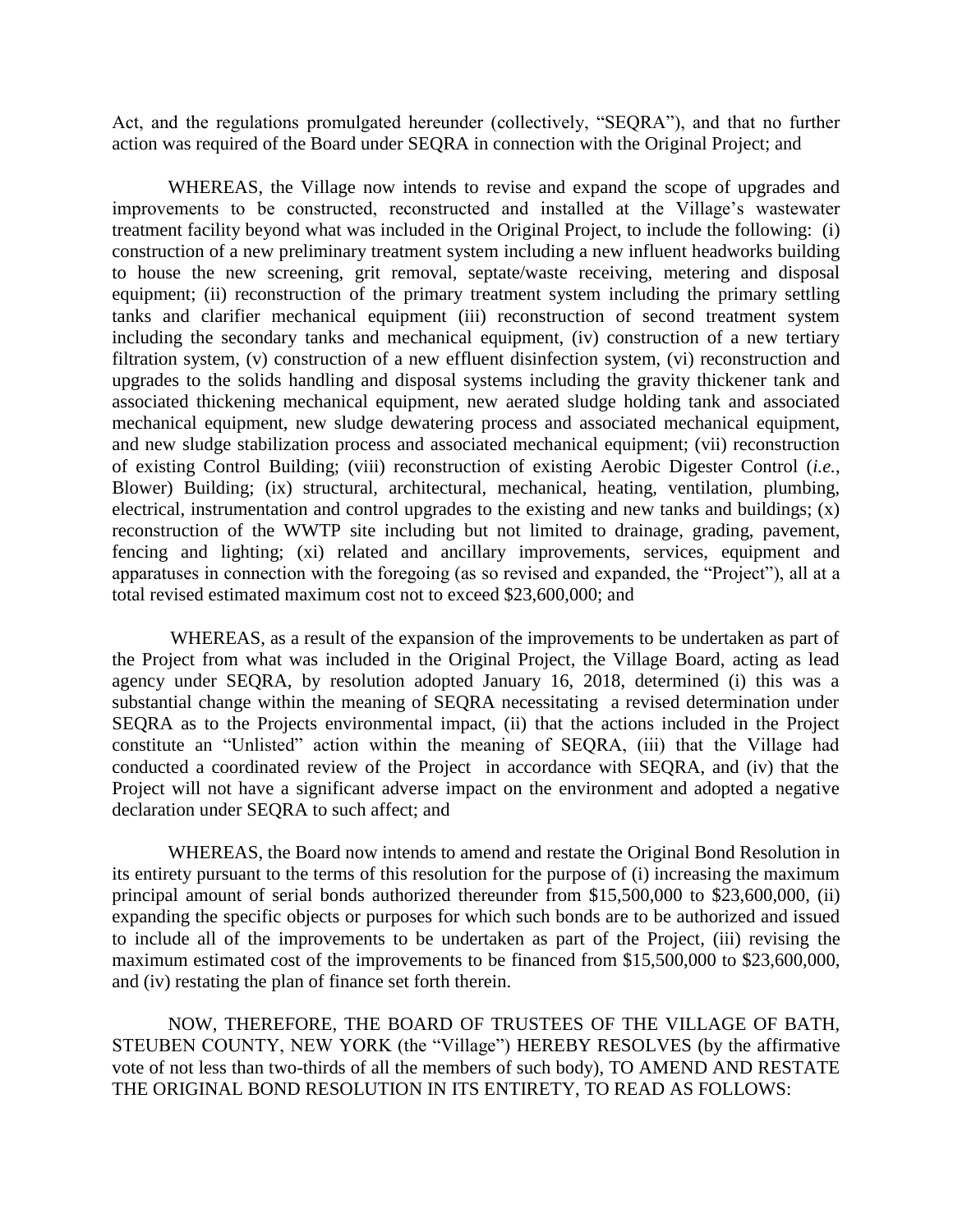SECTION 1. The Village is hereby authorized to undertake the Project (as hereinabove described), and to issue up to \$23,600,000 principal amount of serial bonds (including, without limitation, statutory installment bonds) pursuant to the provisions of the Local Finance Law, constituting Chapter 33-a of the Consolidated Laws of the State of New York (the "Law") to finance the estimated cost of said specific object or purpose, or bond anticipation notes in anticipation of the such bonds.

SECTION 2. It is hereby determined that the maximum aggregate cost of the aforesaid specific object or purpose is \$23,600,000, said amount is hereby appropriated therefore and the plan for the financing thereof shall consist of (i) the issuance of up to \$23,600,000 in serial bonds of the Village, or bond anticipation notes issued in anticipation of such serial bonds as authorized by this resolution, (ii) the application of state and/or federal grant monies expected to be received by the Village with respect to the Project to either pay or reimburse a portion of the cost of said appropriation and/or to repay a portion of any such bond anticipation notes issued under the authority of this resolution, and (iii) the collection of rates and charges from the customers served by the Village's sewer system, and to the extent necessary, the levy and collection of taxes on all the taxable real property in the Village, to pay the principal of said bonds or bond anticipation notes and the interest thereon as the same shall become due and payable.

SECTION 3. It is hereby determined that the period of probable usefulness of the aforementioned specific object or purpose is forty (40) years, pursuant to subdivision 4. of paragraph (a.) of Section 11.00 of the Law.

SECTION 4. The temporary use of available funds of the Village, not immediately required for the purpose or purposes for which the same were borrowed, raised or otherwise created, is hereby authorized pursuant to Section 165.10 of the Law, for the capital purposes described in this resolution. The Village shall reimburse such expenditures with the proceeds of the bonds or bond anticipation notes authorized by this resolution. This resolution shall constitute a declaration of official intent to reimburse the expenditures authorized herein with the proceeds of the bonds and bond anticipation notes authorized herein, as required by United States Treasury Regulations Section 1.150-2.

SECTION 5. The final maturity of the bonds herein authorized to be issued shall be in excess of five (5) years measured from the date of issuance of the first serial bond or bond anticipation note issued pursuant to Section 1 of this resolution.

SECTION 6. Each of the serial bonds authorized by this resolution and any bond anticipation notes issued in anticipation of said bonds shall contain the recital of validity prescribed by Section 52.00 of the Law and said serial bonds and any bond anticipation notes issued in anticipation of said bonds shall be general obligations of the Village, payable as to both principal and interest by a general tax upon all the real property within the Village without legal or constitutional limitation as to rate or amount. The faith and credit of the Village are hereby irrevocably pledged to the punctual payment of the principal and interest on said serial bonds and bond anticipation notes and provisions shall be made annually in the budget of the Village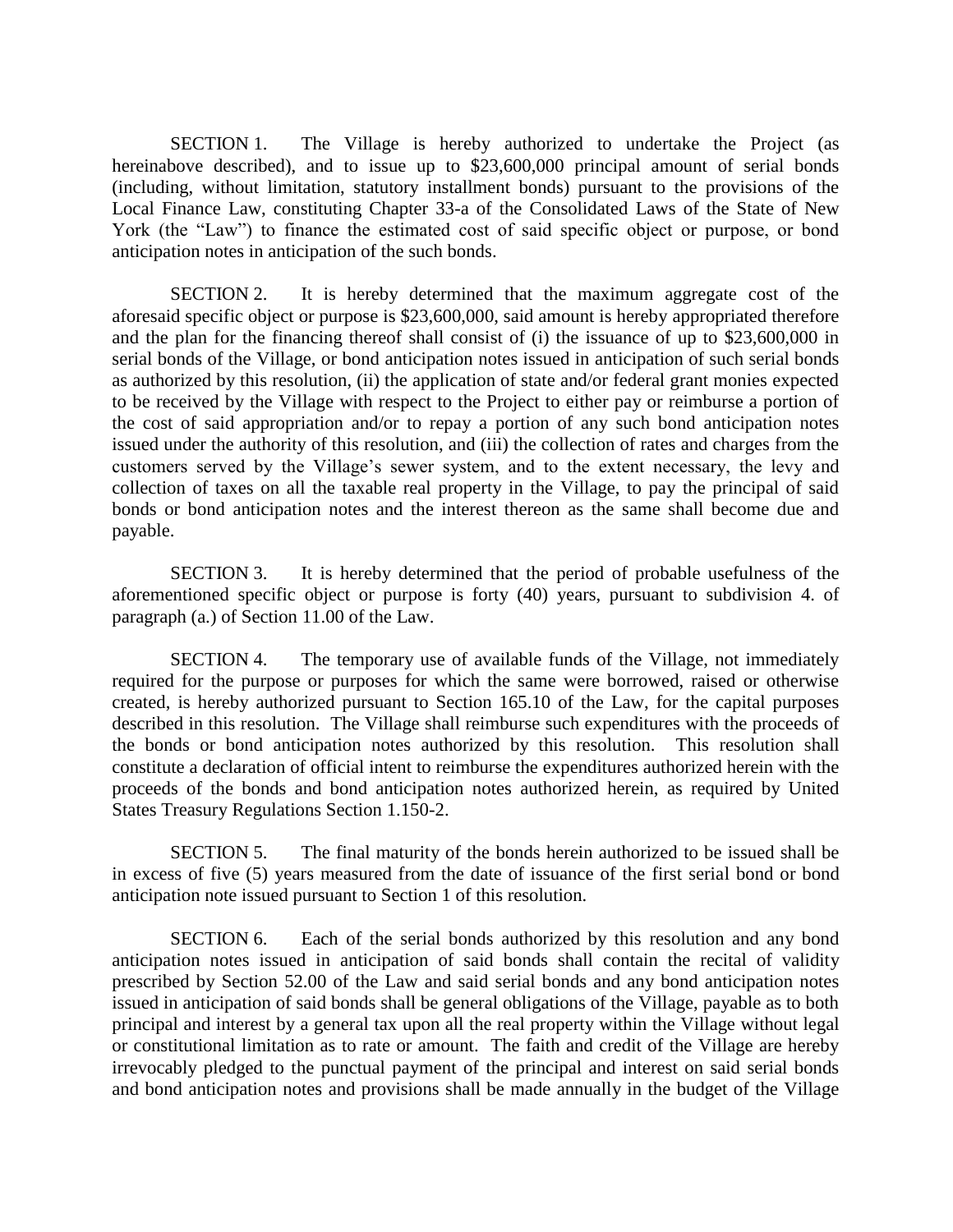by appropriation for (a) the amortization and redemption of the bonds and bond anticipation notes to mature in such year and (b) the payment of interest to be due and payable in such year.

SECTION 7. Subject to the provisions of this resolution and of the Law, pursuant to the provisions of Section 30.00 relative to the authorization of the issuance of serial bonds and bond anticipation notes or the renewals of said obligations and of Sections 21.00, 50.00, 54.90, 56.00 through 60.00, 62.10 and 63.00 of the Law, the powers and duties of the Village Board relative to authorizing serial bonds and bond anticipation notes and prescribing terms, form and content as to the sale and issuance of the bonds herein authorized, including without limitation the determination of whether to issue bonds having substantially level or declining debt service and all matters related thereto, and of any bond anticipation notes issued in anticipation of said bonds, and the renewals of said bond anticipation notes, are hereby delegated to the Village Treasurer, as the chief fiscal officer of the Village (the "Village Treasurer"). Further, in connection with bonds and bond anticipation notes issued under the authority of Section 1 hereof, the power to issue and sell bonds or bond anticipation notes to the New York State Environmental Facilities Corporation pursuant to Section 169.00 of the Law is hereby delegated to the Village Treasurer. Such bonds or notes shall be of such terms, form and contents as may be prescribed by said Village Treasurer consistent with the provisions of the Local Finance Law. Further, pursuant to paragraph b. of Section 11.00 of the Law, in the event that bonds to be issued for any of the objects or purposes authorized by this resolution are combined for sale, pursuant to paragraph c. of Section 57.00 of the Law, with bonds to be issued for one or more objects or purposes authorized by other resolutions of the Board, then the power of the Board to determine the "weighted average period of probable usefulness" (within the meaning of paragraph a. of Section 11.00 of the Law) for such combined objects or purposes is hereby delegated to the Village Treasurer, as the chief fiscal officer of the Village.

SECTION 8. The Village Treasurer is hereby further authorized, at her sole discretion, to execute a project financing and loan agreement, and any other agreements with the New York State Department of Environmental Conservation and/or the New York State Environmental Facilities Corporation, including amendments thereto, and including any instruments (or amendments thereto) in the effectuation thereof, in order to effect the financing or refinancing of the specific objects or purposes described in Section 1 hereof, or a portion thereof, by a serial bond, a statutory installment bond and/or a bond anticipation note issue in the event of the sale of same to the New York State Environmental Facilities Corporation.

SECTION 9. The Village Treasurer is hereby further authorized to take such actions and execute such documents as may be necessary to ensure the continued status of the interest on the bonds authorized by this resolution and any notes issued in anticipation thereof, as excludable from gross income for federal income tax purposes pursuant to Section 103 of the Internal Revenue Code of 1986, as amended (the "Code") and to designate the bonds authorized by this resolution and any notes issued in anticipation thereof, if applicable, as "qualified taxexempt bonds" in accordance with Section 265(b)(3)(B)(i) of the Code.

SECTION 10. The Village Treasurer is further authorized to enter into a continuing disclosure undertaking with or for the benefit of the initial purchaser of the bonds or notes in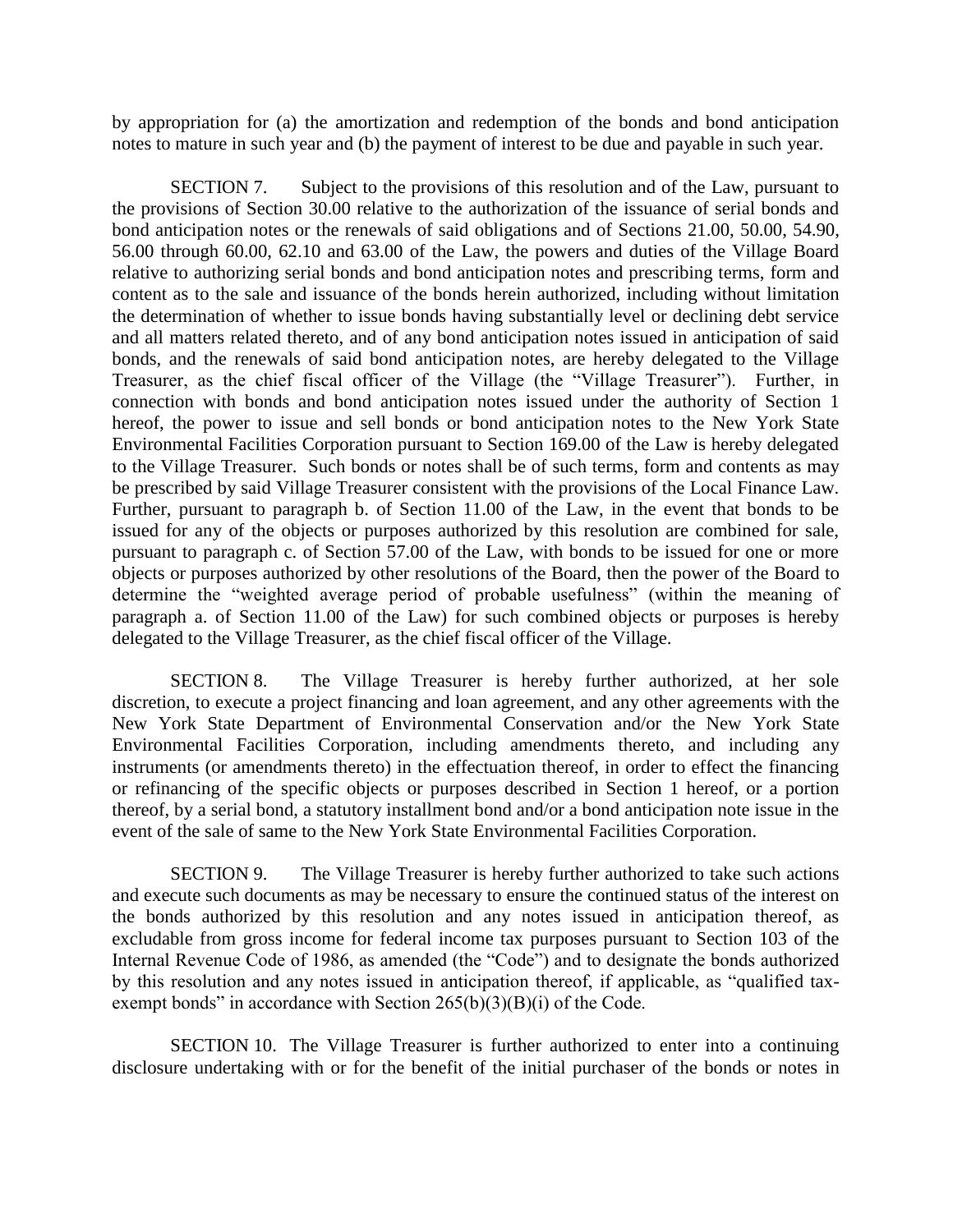compliance with the provisions of Rule 15c2-12, promulgated by the Securities and Exchange Commission pursuant to the Securities Exchange Act of 1934.

SECTION 11. The intent of this resolution is to give the Village Treasurer sufficient authority to execute those applications, agreements and instruments, or to do any similar acts necessary to effect the issuance of the aforesaid serial bonds or bond anticipation notes without resorting to further action of the Board.

SECTION 12. In accordance with Section 36.00 of the Law, this resolution is subject to permissive referendum in the manner prescribed by Article 9 of the Village Law of the State of New York (the "Village Law"). The Village Clerk is authorized and directed, within ten (10) days after the date of adoption of this resolution by the Board, to post and publish a notice with respect to this resolution satisfying the requirements of Section 9-900 of the Village Law, which shall set forth the date of adoption of this resolution, shall contain an abstract hereof, and shall specify that this resolution was adopted subject to a permissive referendum. Such notice shall be published in the official newspaper of the Village for such purposes. In accordance with the Village Law, this resolution will take effect thirty (30) days after the date of its adoption, unless prior to the close of such thirty-day period there is filed with the Village Clerk a petition, subscribed and acknowledged by at least twenty percent (20%) of the qualified electors of the Village, as shown on the Village's register of electors for the last general Village election, protesting against this resolution and requesting that it be submitted for approval or disapproval by the qualified electors of the Village. If such a qualifying petition is filed, a proposition for approval of this resolution shall be submitted at a regular election held not less than ten (10) and not more than sixty (60) days after the filing of such petition.

SECTION 13. The validity of the bonds authorized by this resolution and of any bond anticipation notes issued in anticipation of said bonds may be contested only if:

(a) such obligations are authorized for an object or purpose for which the Village is not authorized to expend money; or

(b) the provisions of law which should be complied with at the date of the publication of such resolution are not substantially complied with,

and an action, suit or proceeding contesting such validity is commenced within twenty (20) days after the date of such publication; or

(c) such obligations are authorized in violation of the provisions of the constitution.

SECTION 14. As soon as reasonably possible after the date that this resolution takes effect, the Village Clerk is hereby authorized and directed to cause a copy of this resolution, or a summary thereof, to be published in full in the official newspaper of the Village for such purposes, together with a notice of the Village Clerk in substantially the form provided in Section 81.00 of the Law.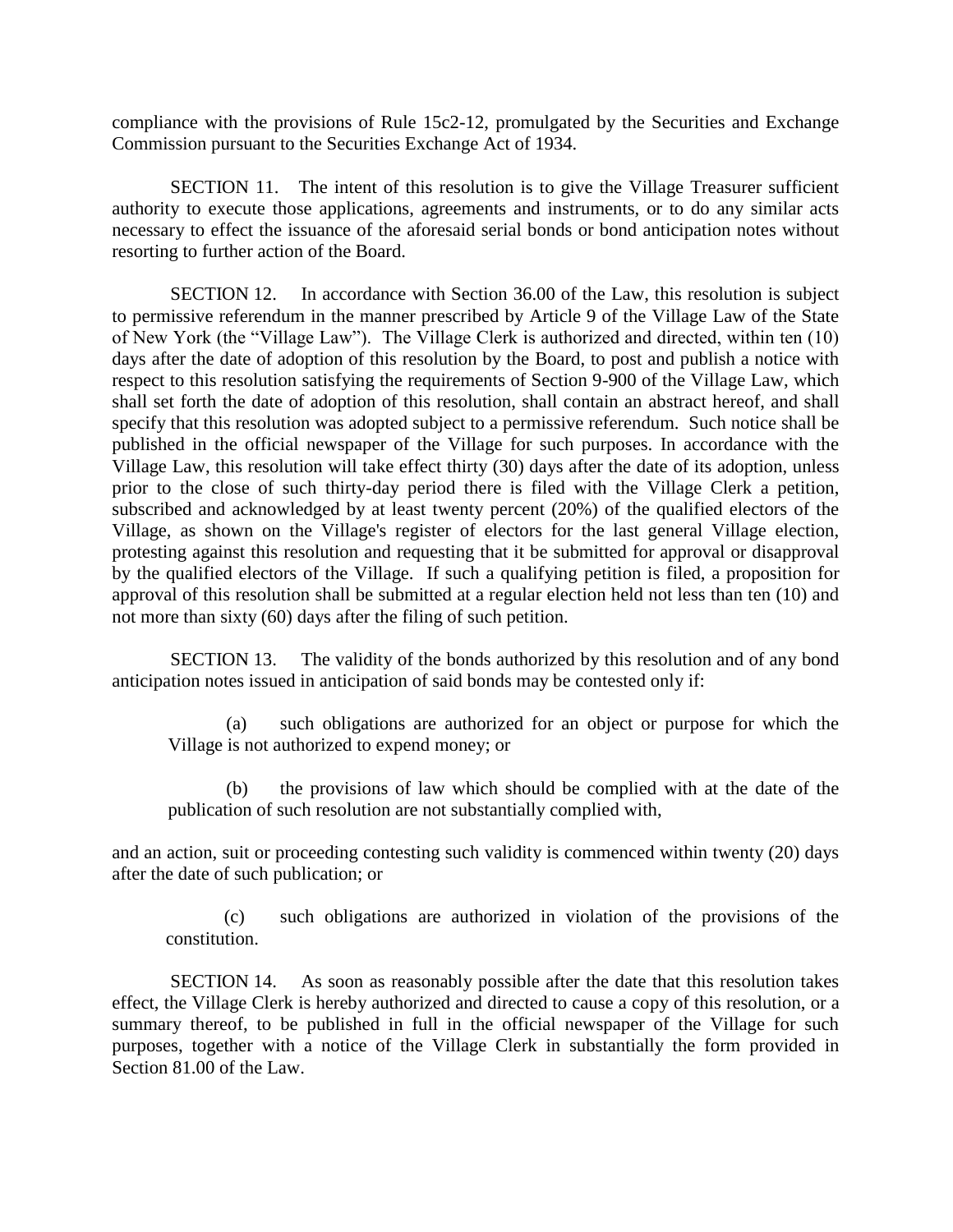The following vote was taken and recorded in the public or open session of said meeting:

|                        | AYE: | NAY: |
|------------------------|------|------|
| Mayor von Hagn         | X    |      |
| <b>Trustee Glass</b>   | X    |      |
| <b>Trustee Sweet</b>   | X    |      |
| <b>Trustee Bardeen</b> | X    |      |
| <b>Trustee Coots</b>   | X    |      |

## **Compost Opening:**

Motion made by Trustee Bardeen, seconded by Trustee Sweet to approve the compost site to open early on Saturday, April 14, 2018. All present were in favor and the motion was carried.

# **Appoint Chelsea Galuski to Part Time Police Officer:**

# RESOLUTION VILLAGE OF BATH BOARD OF TRUSTEES BATH, NEW YORK

| DATE APPROVED: Monday, April 2, 2018          |                      | INTRO. DATE: Monday, April 2, 2018 |     |         |        |  |
|-----------------------------------------------|----------------------|------------------------------------|-----|---------|--------|--|
| <b>INTRODUCED BY:</b><br><b>Trustee Sweet</b> |                      | SECONDED BY:<br>Trustee Coots      |     |         |        |  |
| VOTE:                                         | Mayor vonHagn        | Aye                                | Nav | Abstain | Absent |  |
|                                               | <b>Trustee Glass</b> | Aye                                | Nav | Abstain | Absent |  |
|                                               | Trustee Bardeen      | Aye                                | Nay | Abstain | Absent |  |
|                                               | <b>Trustee Coots</b> | Aye                                | Nay | Abstain | Absent |  |
|                                               | <b>Trustee Sweet</b> | Aye                                | Nay | Abstain | Absent |  |

TITLE: Appointment of Chelsea Galuski as Part-time Police Officer for the Village of Bath.

WHEREAS, the Bath Village Chief of Police had previously announced the need to hire part-time police officers in an effort of having sufficient personnel to cover vacations and sick leave in order to keep police department over-time to manageable levels.

WHEREAS, the Bath Village Chief of Police, with approval of the Village Board, is authorized to maintain up to eight (8) part-time police officer positions, and is recommending that the Bath Village Board of Trustees appoint Chelsea Galuski, effective immediately, to the position of Part-time Police Officer contingent upon the following: